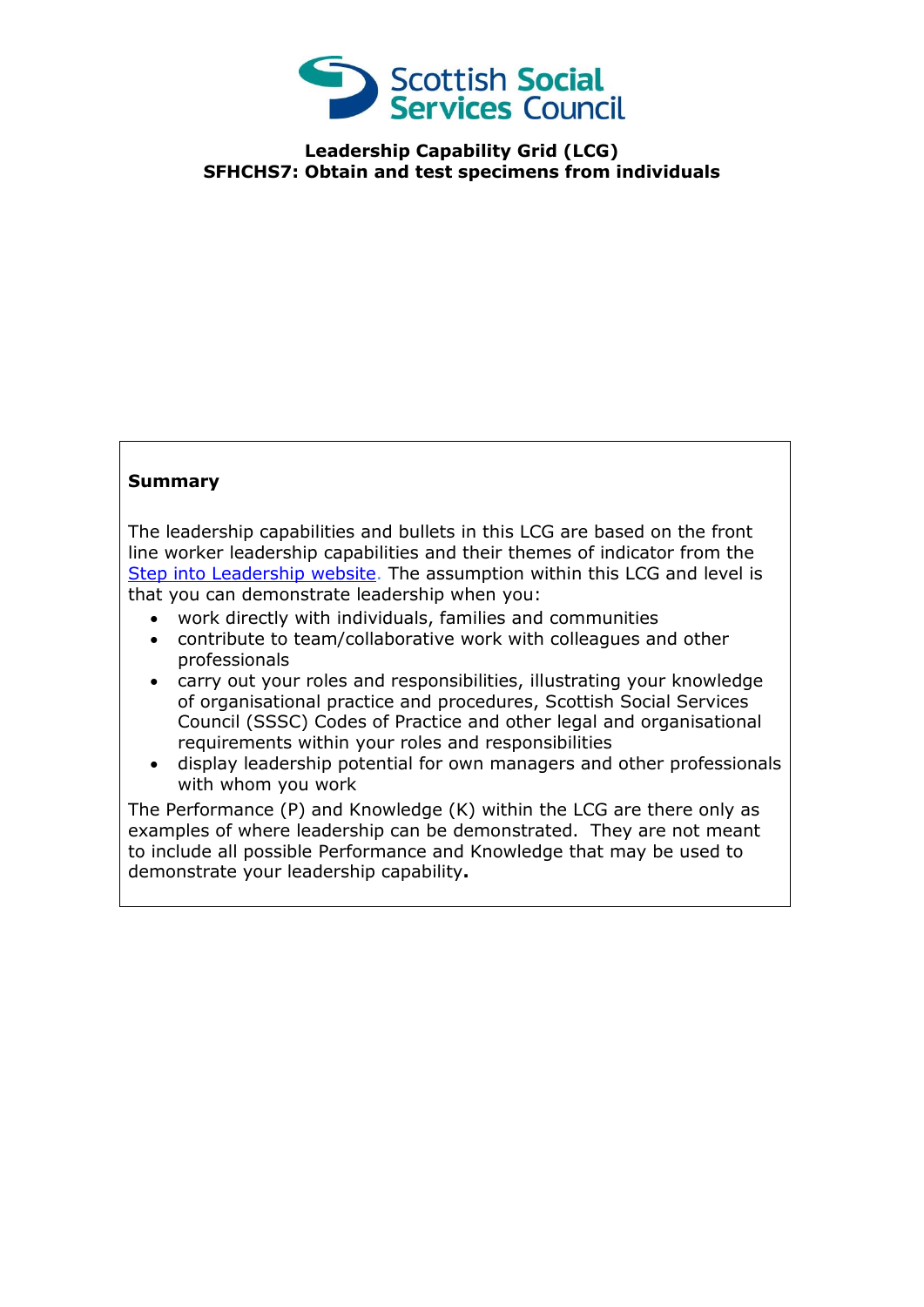

## **Leadership Capability Grid (LCG) SFHCHS7: Obtain and test specimens from individuals**

| Leadership<br>capabilities                 | When obtaining and testing specimens from individuals you<br>demonstrate leadership capabilities by:                                                                                                                                                                                                                                                                                                                                                                                                                                                                                                                                                                                                                                                                                                                                                                                                                                                        |
|--------------------------------------------|-------------------------------------------------------------------------------------------------------------------------------------------------------------------------------------------------------------------------------------------------------------------------------------------------------------------------------------------------------------------------------------------------------------------------------------------------------------------------------------------------------------------------------------------------------------------------------------------------------------------------------------------------------------------------------------------------------------------------------------------------------------------------------------------------------------------------------------------------------------------------------------------------------------------------------------------------------------|
| <b>Vision</b>                              | Providing a vision for individuals, families, communities, colleagues and<br>your organisation when you:<br>See how best to make a difference when actively preparing,<br>undertaking and reviewing activities, supporting individuals (P3, 4, 6,<br>8, 10, 11, 20, 22; K1-7, 14, 15), accessing and using related<br>information $(P1, 2)$ , using observation and feedback $(P9, 10)$ ,<br>seeking advice $(P19)$<br>• Promote social service values when working with individuals $(P3, 4, 4)$<br>6, 8, 10, 11, 20, 22; K 1-7, 14, 15), observing and evaluating (P7,<br>9,12), working with others ( $P17-20$ ; K10, 11) and when recording<br>and reporting $(P13, 16)$<br>• See the bigger picture when demonstrating knowledge and practice of<br>organisational, local and national policies and procedures (K1-7, 14,<br>15) reviewing and evaluating activities (P8-12) and identifying and<br>implementing change to activities (P17, 18, 20-22) |
| Self-<br>leadership                        | Displaying self leadership when you:<br>• Improve own leadership by seeking advice $(P19)$<br>• Take intelligent risks when supporting individuals to prepare for $(P3,$<br>4; K1-7, 14, 15) and carry out the activity (P5, 6; K8, 9) and when<br>reviewing the effectiveness including changes needed (P8-12, 15, 17,<br>$20 - 22$<br>• Demonstrate and promote resilience when adapting practice and<br>overcoming barriers (P8-12; 15, 17-22; K1-5, 10-12)<br>• Challenge discrimination and oppression $(K 1-5)$                                                                                                                                                                                                                                                                                                                                                                                                                                       |
| <b>Motivating</b><br>and inspiring         | Motivating and inspiring others when you:<br>• Inspire people by personal example (P3, 4, 8, 10, 11, 17-20, 22; K1-<br>5, 8, 14, 15)<br>• Recognise and value the contribution of others (P3, 4, 6, 8, 10, 11,<br>17; K10, 11)<br>• Support the creation of a learning and performance culture with<br>individuals and others (P8-12, 17-20; $K1-7$ )                                                                                                                                                                                                                                                                                                                                                                                                                                                                                                                                                                                                       |
| <b>Empowering</b>                          | Empowering people when you:<br>• Enable leadership at all levels (P3, 4, 8-12, 15, 17, 18, 20-22; K8-9,<br>$16 - 20$<br>• Support the creation of a knowledge and management culture by<br>seeking and providing information to enable understanding (P4, 8-12,<br>17-19; K16-20, 23, 39)<br>• Promote professional autonomy (P5, 6, 8, 10-12, 15; K16-20, 23-25)<br>• Involve people in development and improvement (P8, 10, 11, 17-20;<br>$K16-20)$                                                                                                                                                                                                                                                                                                                                                                                                                                                                                                       |
| <b>Collaborating</b><br>and<br>influencing | Collaborating and influencing when you:<br>• Promote partnership working (P3, 4, 6, 8, 10, 11, 17-20, 22; K11,<br>$14 - 20$ )                                                                                                                                                                                                                                                                                                                                                                                                                                                                                                                                                                                                                                                                                                                                                                                                                               |